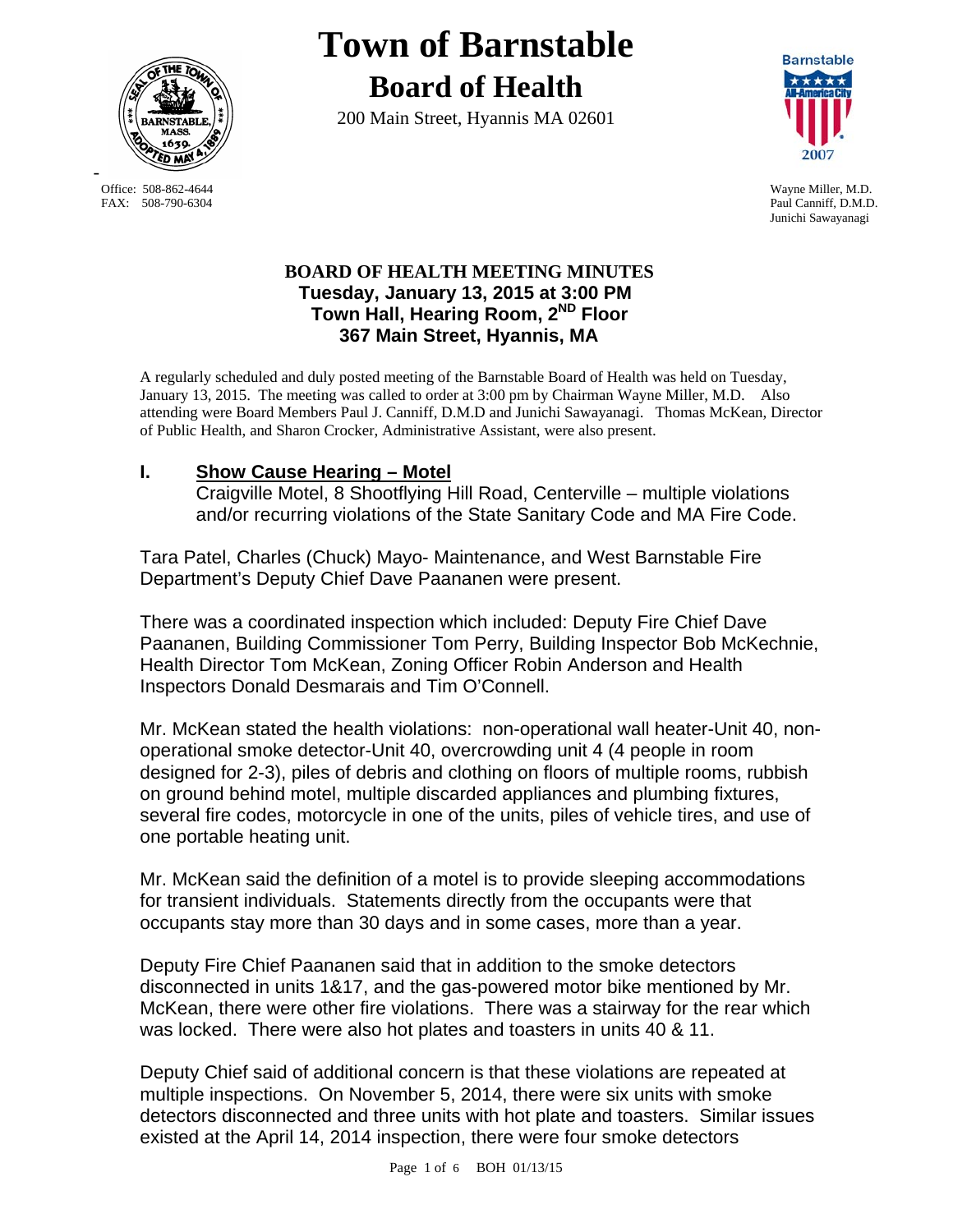disconnected, a blocked stairwell, hot plates and toasters in 6 units and storage stacked too high (need two feet clearance).

The Board said with it being winter, there is hesitation of putting people out on the street and yet it is a disaster waiting to happen which the Board can not allow.

Chuck Mayo went through each violation.

- Smoke Detector in Unit 40 was unplugged due to the tenant's action and has been plugged back in.
- The motel makes sure there is one in place and working each time someone checks out and each time the room is cleaned. Chuck pointed out that even if they checked 3 times a day, they could not ensure people would leave them in place as they remove them to smoke even though it is not permitted in the rooms.
- Chuck is researching a wireless smoke detector system which will set off an alarm on a panel in the front office if someone removes the smoke detector. He has only received one price at this time. It costs \$10K and they believe that would resolve the problem. He does not know whether the State Fire Marshall will approve of it.
- He also mentioned the heat detectors are hard-wired directly to the Fire Department. He knows the individual smoke detectors do give more advanced notice to occupants and are also required.
- Tara Patel has sent letters to all occupants listing requirements of not removing smoke detectors, no smoking, no hot plates, no toasters, and no combustibles stored in rooms, and must keep rooms neat and clean.
- The infraction for over-occupied was for the room designed for three people. The people that signed in were a couple and their (1) child. It later became known that they also had an infant. They have no place else to go and are there at the moment.
- Room temperature in room 40. The tenant had shut off the wall unit and plugged in a fake fireplace with a heater. He said he preferred the looks of the fireplace. As soon as the owner became aware, she had him remove it the same day and turn the wall unit back on.
- Maintenance of rubbish. Someone had thrown the aluminum foil from their BBQ over the fence. This has been picked up.
- Multiple units have piles of clothes on the floor. Chuck said this is something the owner can not regulate and should not be fined for. It is the occupant's privacy.
- Outdoor storage old appliances. Chuck said there is a spot in the woods which he cleared and graded. This gave them access to the septic and a place to store old appliances until scrapped. It is not visible from the street and at one inspection he was told it would be ok. Later that changed, and once he was told they should be removed, he had them scrapped right away.
- There was a motorcycle in a room. The owner was not aware of it. The tenant later said there was no gas tank on it. Deputy Fire Chief Paananen stated the motorcycle was in tact with a gas tank at the inspection. Mr. Mayo said the tenant removed the motorcycle the same day.

Tara said a family with 4 children originally signed up to rent for 30 days. After that time, they said they were staying for 30 more days as they did not have any other place to go and were trying to find housing. These are the type of occurrences that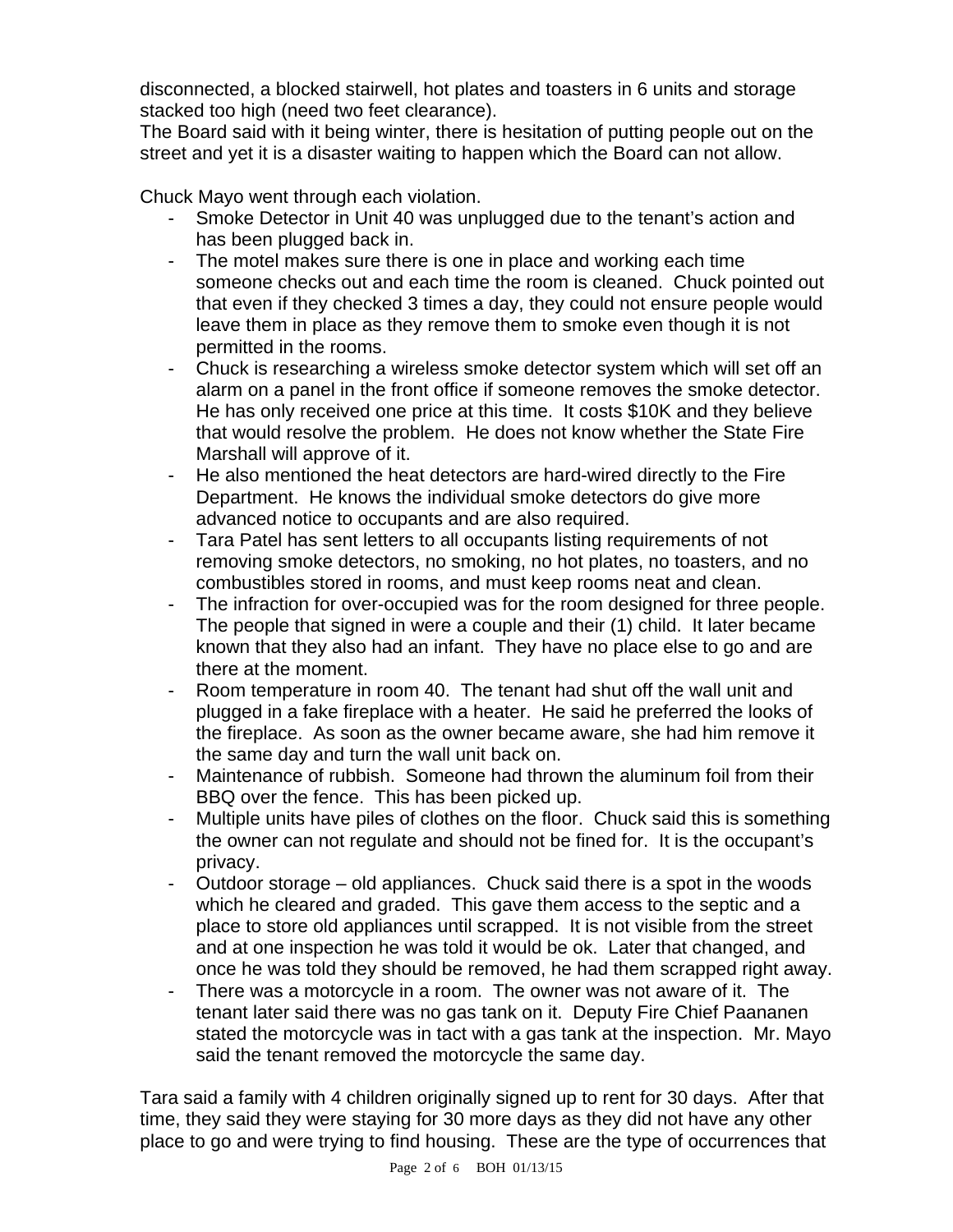they run into. The owners said they are following the regulations as best they can but people come and overstay, and it is a very costly process to get them out.

By the definition, the Craigville Motel is in violation of their license because people are not supposed to reside there for more than 30 days. The issues arise because people are using it for permanent living quarters and want to have the conveniences of hot plates, etc. Something must be done to keep this from being a habitual problem. This is the third hearing since they have owned the motel (15 years now). Dr. Miller mentioned that when he signs into a hotel, he must initial the clauses which stipulate the date of departure, and no smoking, etc.

Chuck Mayo asked about the possibility of converting to an inn as there would be allowance for longer stays. The Board explained that the longer the permitted stays, the more stringent the rules are.

Tara Patel said that currently there are 15 units rented and of that, 10 have been there more than 5-6 months. The motel holds 42 units. Mr. and Mrs. Patel live there, along with her mother-in-law and they keep a close eye on things.

Dr. Miller suggested the owners approach the courts to appoint an overseer to facilitate bringing the motel back into compliance. Dr. Canniff said he is willing to support anything that is feasible to correct the issues.

With the concern of fire, Town Attorney Ruth Weil said she would request a way to monitor the progress if the Board does vote to continue this for 90 days.

Dr. Miller asked Attorney Weil if the Town can work with the owners, after the owners talk to legal counsel on their own, to help facilitate reducing the stay of occupancies to meet regulations.

In listening to the hearing, Ruth Weil said that Mrs. Patel has processes available which she has not done yet because they are lengthy and costly. If the owners do retain legal counsel, she would be willing to talk with them.

Upon a motion duly made by Dr. Miller, seconded by Dr. Canniff, the Board voted to continue the hearing for 90 days and over that period, monthly unannounced group inspections will be done (Jan, Feb and March) to ensure the motel is keeping in control of the situation. The next meeting will be a special Board meeting on Tuesday, April 7, 2014. At the April meeting, the Board wants to see 1) motel is clear of violations, 2) forward progress to resolve the smoke detector dismantling, and 3) see that occupancy duration is getting down to 30 days or less per unit with the exception of the apartment. (i.e., start evictions, hire counsel, etc.) (Unanimously, voted in favor.)

# **II. Hearing – Housing (Hostel):**

Mike Gambone representing Hostelling International-USA, owner – 111 and 105 Ocean Street, Hyannis, requesting exemption from screen doors as the exterior door remains locked at all times (windows do have screens and air conditioning is scheduled to be installed Spring of 2015).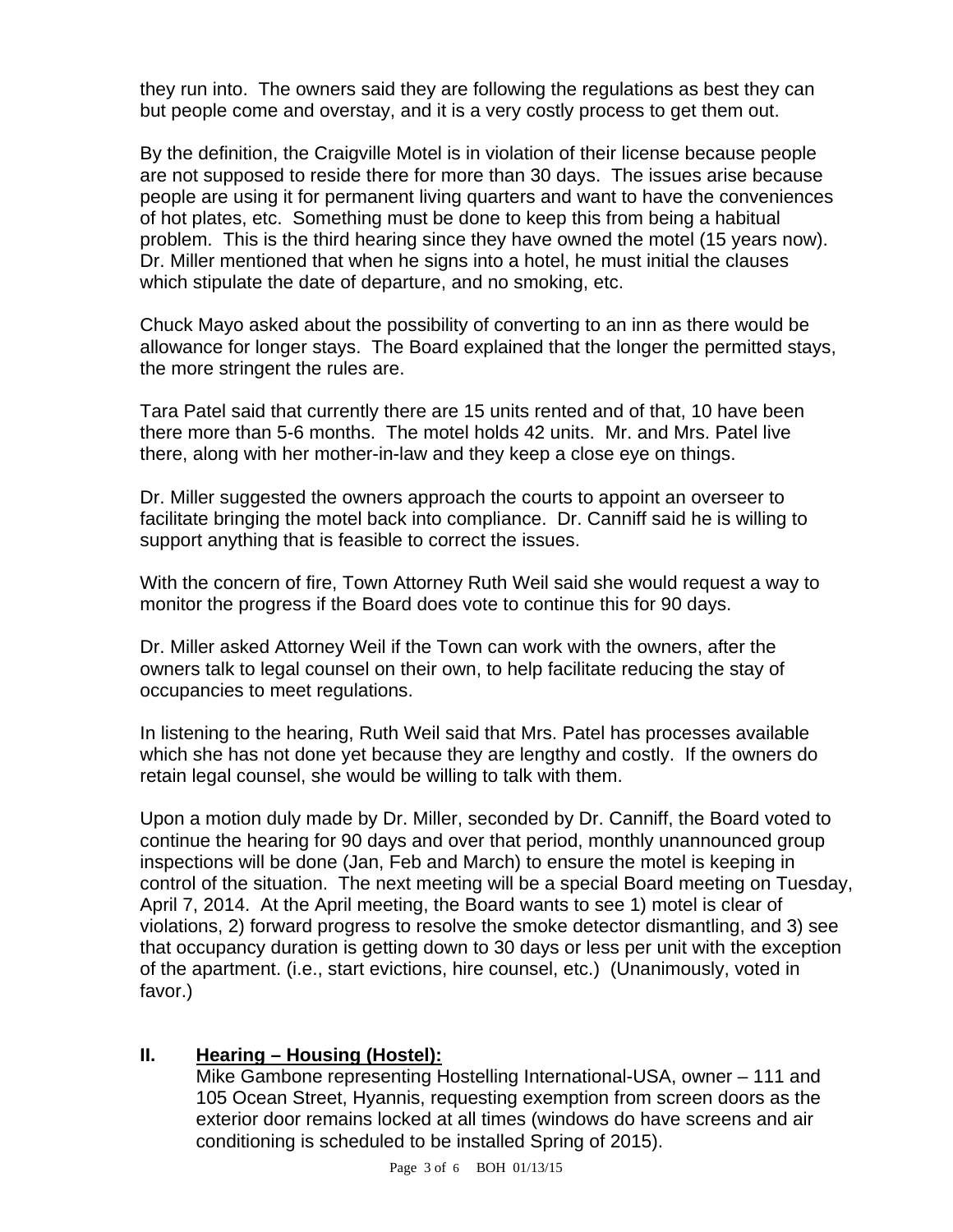Mr. Gambone was not able to be present.

Mr. McKean said the staff had no objections to this as the exterior doors are locked at all times for safety and the ventilation will be assisted by the air conditioning being installed.

Upon a motion duly made by Dr. Canniff, seconded by Mr. Sawayanagi, the Board voted to grant the variance from the requirement of screen doors. (Unanimously, voted in favor.)

## **III. Septic Variances (Cont.):**

CONTINUE TO A. Michael Pimentel, JC Engineering, representing Jamie Surprenant, FEBRUARY 10, Five Bay Bistro – 825 Main Street, Osterville, Map/Parcel 117-100, 2015 0.06 acre parcel, multiple septic variances, Board asked for comparisons of other systems, systems which can reduce the nitrogen level.

CONTINUE TO B. Michael Pimentel, JC Engineering, representing Jamie Surprenant, FEBRUARY 10, Crisp Flatbread, 791 Main Street, Osterville, status report on water 2015 usage/seating.

## **IV. Septic Variance Request:**

A. Grady Consulting representing Wind River Environmental and Anna & Joseph Rogers, owners – 357 Lakeside Drive West, Centerville, Map/Parcel 232-050, 0.34 acre parcel, multiple variances requested.

Rick Grady was present and said that there are two wetland resources at this location and the plan keeps the septic system in approximately the same spot. They will pump, crush, and fill the old system. There is no increase in flow. It will remain as a four bedroom.

Mr. McKean said it meets maximum feasibility. A correction is needed on the plan: so the soil log matches the sieve analysis.

Mr. Grady said there are two chambers which are underneath the right side of driveway and all chambers in plan are H20. Dr. Canniff asked for a monolithic tank to be used.

Upon a motion duly made by Dr. Canniff, seconded by Mr. Sawayanagi, the Board voted to grant the variances with the following conditions: 1) correction of soil log, 2) use a monolithic tank and 3) a four-bedroom deed restriction recorded at the Barnstable County Registry of Deeds and supply the Health Division with an official copy. (Unanimously, voted in favor.)

#### **V. Informal Discussion:**

Nitrogen Aggregate Plan – Maximum Groundwater Discharge: Jeffrey Kaschuluk, owner – 58 and 271 Wianno Avenue, Osterville, propose to transfer allowable wastewater discharge.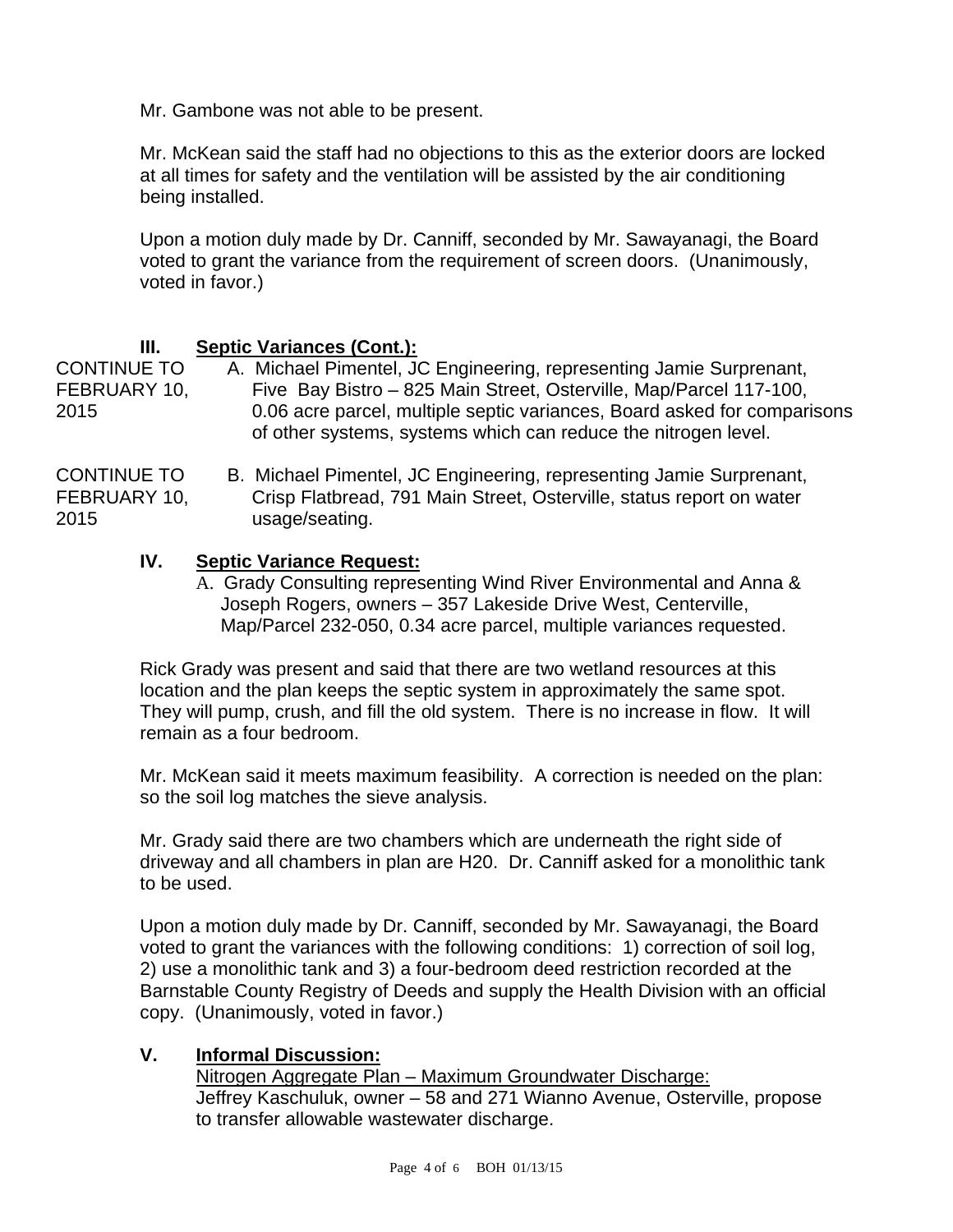Applicant requested a postponement in writing until February 10, 2015.

### **VI. Chapter 40B Review:**

Leadara Zola, Habitat for Humanity of Cape Cod – discussion of donated Parcel at 1819 Old Stage Road, West Barnstable (Map/Parcel 152-036).

Leedara Zola and Keith Fernandez, engineer with J.M. O'Reilly Co., were present. Leedara said this was a land donation and they are trying to use it in the best possible way and are proposing two lots. Zoning will make the final determinations.

Keith Fernandez explained that the neighboring lots had septic information on file so they chose locations for their septic systems and wells which would still allow the neighboring vacant lots to be built upon.

Upon a motion duly made by Dr. Miller, seconded by Dr. Canniff, the Board said they will sent a letter to the Zoning Board stating that they reviewed the proposed plan and accept it with Mr. Mc Kean's recommendations: 1) each lot is limited to 2 bedrooms and a deed restriction is recorded at the Barnstable County Registry of Deeds, and 2) plan must be revised to have individual plans for each lot in order to apply for a septic permit, along with their individual well analysis and well permits for each lot, and 3) label the test holes properly on the plan. (Unanimously, voted in favor.)

## **VII. Food – Variance**

A. Gary and Dipak Patel, new owners – Comfort Inn – 1470 Iyannough Rd, Hyannis, Grease Trap Variance, no cooking, only reheating.

Gary Patel was present and said as new owners, they will be continuing with the same breakfast as previous owners. The breakfast consists of reheating eggs and sausage (they arrive pre-cooked), waffles, and the other breakfast items are dry-no preparation.

Mr. McKean said staff had no issue with this. This property is on town sewer so Roger Parsons, Town Engineer, looked over the menu and had no issue with it.

Upon a motion duly made by Dr. Miller, seconded by Dr. Canniff, the Board voted to grant a variance with the following conditions: 1) the menu is as proposed, and 2) breakfast only. (Unanimously, voted in favor.)

B. Cynthia Cole representing Federated Church of Hyannis – 320 Main Street, Hyannis, new proposal of kitchen use, requesting variance from grease trap.

Cynthia Cole, Bob Jones, Hank Farnham and Jan Kligkett were present. Cynthia said they are creating a community kitchen. The church has two kitchens and a big space and will use it for small entrepreneurs starting new food businesses. They are referencing Community Kitchens Cooperative of Cape Cod's format. Cynthia Cole said they received a grant from Cape Cod Economic Development